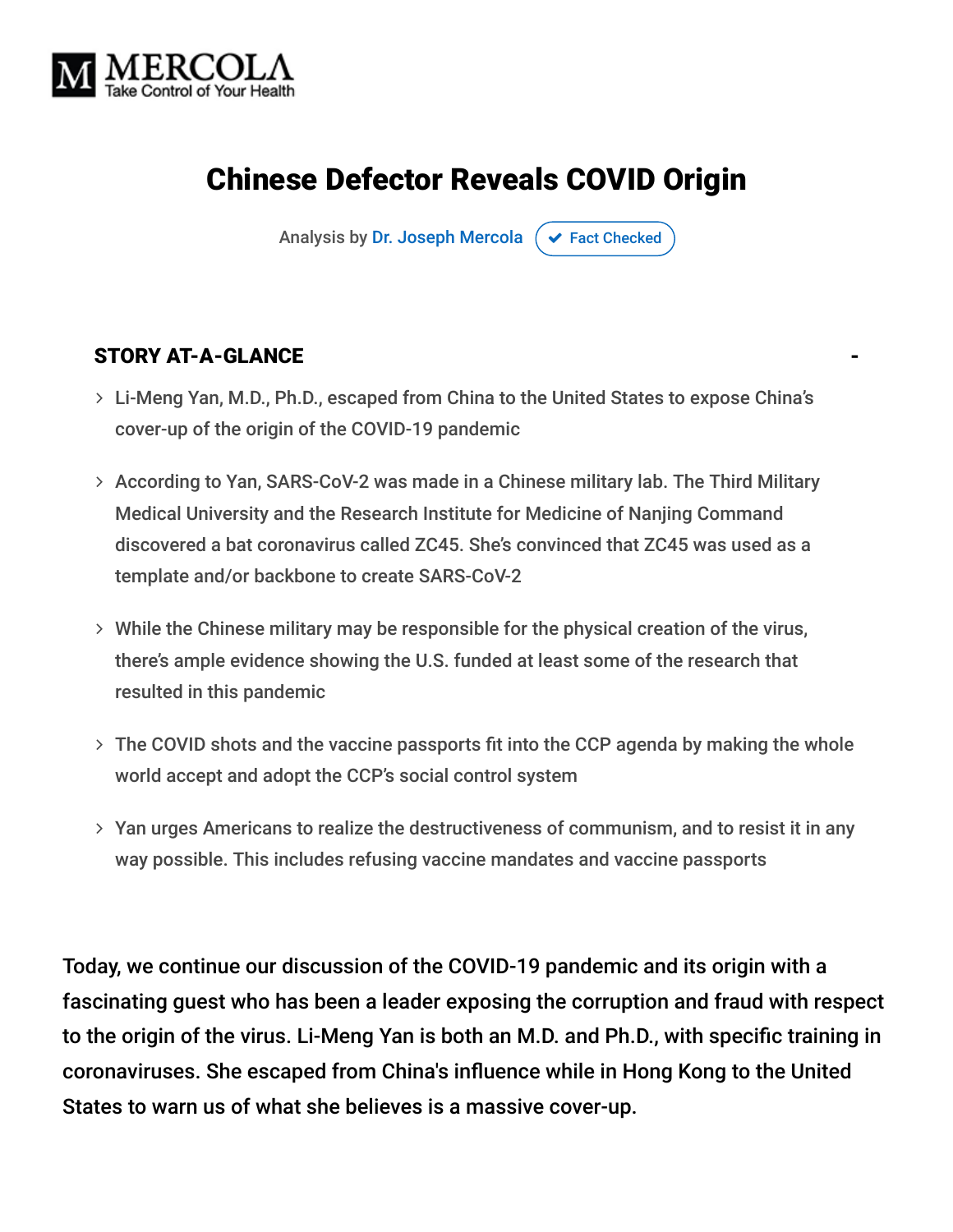Yan went to medical school, followed by a Ph.D. program in ophthalmology. The school where she got her Ph.D. was originally a military medical university, which helps explain some of her personal network. She has contacts in both civilian and military research laboratories and hospitals in mainland China.

After finishing her studies, she decided to pursue research. For two years, she worked in an ophthalmology lab in the University of Hong Kong, where she researched stem cells, drugs and artificial tissue development. She was then invited to join the lab of professor Malik Peiris.

Yan's husband had worked with him and Peiris was impressed with Yan's skillset. She jumped at the chance to learn more about emerging infectious diseases. She worked with Peiris for five years, until she escaped to the U.S. in April 2020.

*"I worked on the influenza virus, universal influenza vaccine development, and then focused on the SARS-CoV-2 after the outbreak,"* she says.

## SARS-CoV-2 Was Made in a Chinese Military Lab

At the end of December 2019, Yan's supervisor, Dr. Leo Poon, who is also an emerging infectious disease expert with the World Health Organization, assigned her to conduct a confidential investigation into a mysterious new pneumonia-like infection.

Colleagues and friends at universities and hospitals around China gave her information, which she forwarded to Peiris and Poon. They did not follow up on it, however, which she says "shows that they want [to] help China to cover it up."

In January 2020, Poon asked her to look into whether the raccoon dog, a civet cat-like animal, which was a host for the original SARS virus, might also be an intermediary host for SARS-CoV-2. Yan's research, however, was indicating that the virus did not come from nature. Poon warned her to keep silent or "you will be disappeared."

According to Yan, SARS-CoV-2 was made in a Chinese military lab. The Third Military Medical University in Chongqing, China, and the Research Institute for Medicine of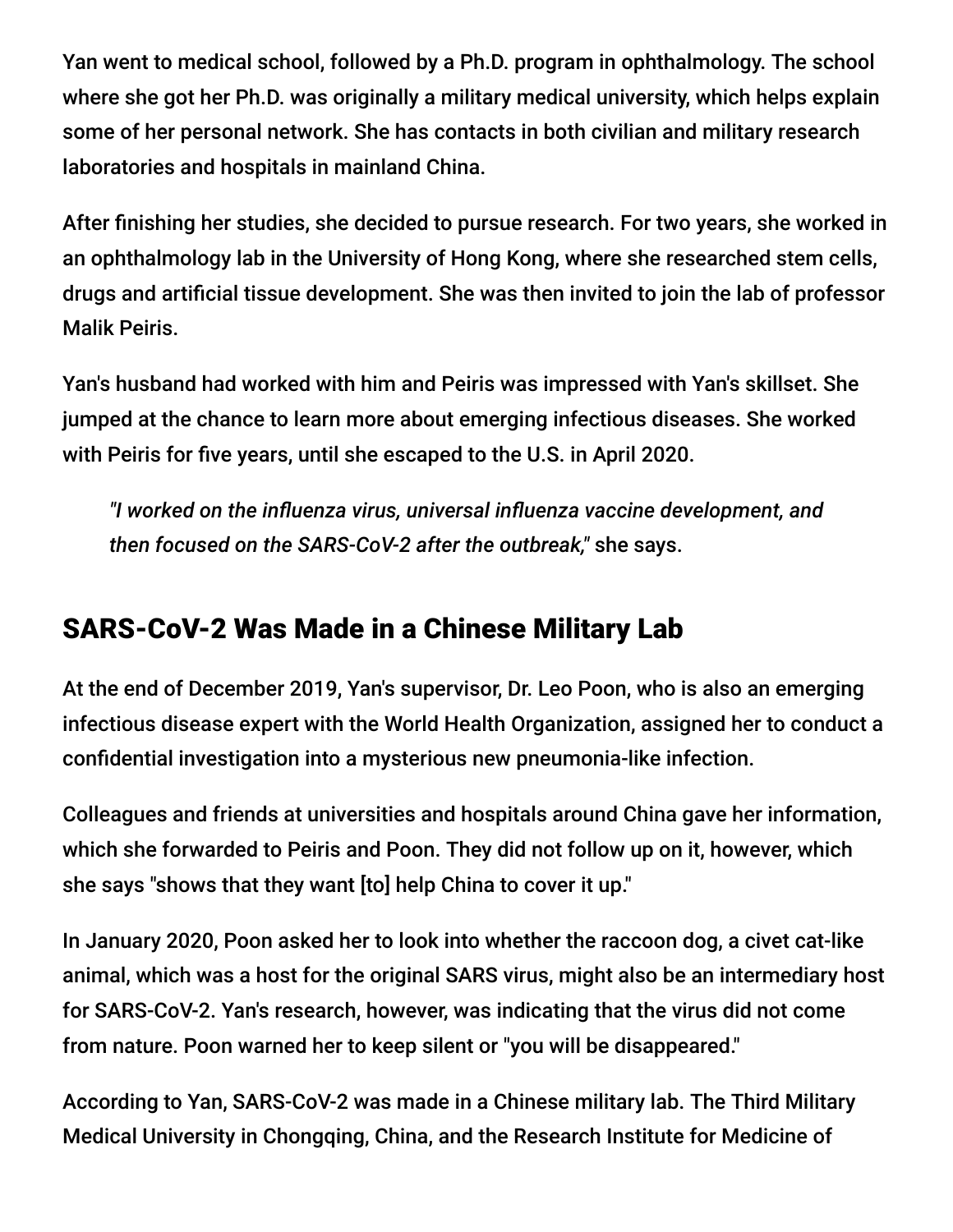Nanjing Command in Nanjing, had discovered a bat coronavirus called ZC45. The discovery of ZC45 was published in early 2018.

"If you compare this virus genome and the SARS-CoV-2 virus genome, you will realize [this is the] smoking gun," Yan says. She's convinced that ZC45 was used as a template and/or backbone to create SARS-CoV-2.

In mid-May 2020, shortly after she'd left Hong Kong, the journal Nature published a paper<sup>1</sup> Yan had co-written, detailing the pathogenesis and transmission of SARS-CoV-2 in golden hamsters. This experiment showed SARS-CoV-2 primarily spreads via aerosol.

In mid-September 2020, Yan published an open access paper $2$  on Zenodo, in which she and her two co-authors laid out the evidence and their theory for SARS-CoV-2 being manmade.

Almost immediately, four "reviewers" of her work denounced it as being an "opinion" piece that was "flawed" and not scientifically in line with currently accepted knowledge of the origin of the virus. One reviewer $^{\rm 3}$  said, "The manuscript attempts to refute our current understanding of the origins of SARS-CoV-2. Briefly, the consensus is that SARS-CoV-2 is a zoonosis and originated in bats with perhaps an intermediate host before spilling over into humans."

A year later, in 2021, numerous indicators $4,5$  show that dismissing the lab leak hypothesis was premature and there is no "consensus" of a zoonosis origin.

Documents obtained through a Freedom of Information Act (FOIA) request by The Intercept $\epsilon$  also point directly to a lab origin, so much so that the WHO's director general, Tedros Ghebreyesus, called for a new investigation into it, writing in the October 13, 2021, edition of the journal Science, $7$  "A lab accident cannot be ruled out until there is sufficient evidence to do so and those results are openly shared."

## The Escape From China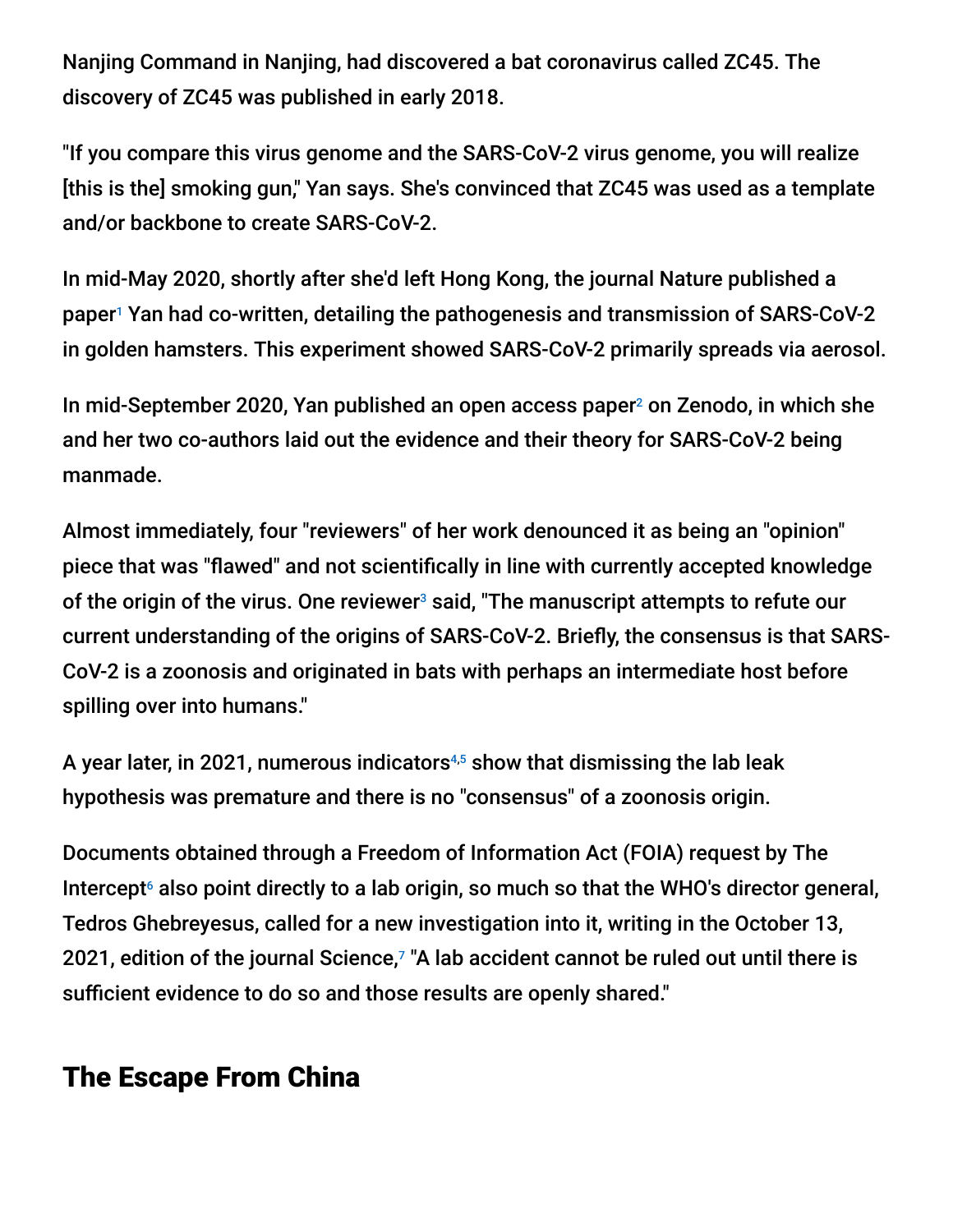Initially, Yan had released information via an American YouTube blogger that was very popular in China. By the end of April 2020, a colleague warned Yan she was at risk of being "disappeared." That's when she decided to flee to the U.S. Luckily, she already had a valid visa. Her husband was deeply opposed to her leaving, as you might imagine. She explains:

*"I didn't know it would happen like [it did]. From January to April [2020], I didn't tell him what I had done. I tried to protect him, because at that time, in Hong Kong, there were a lot of people fighting against government for democracy and freedom. They can get disappeared easily.*

*But if their family don't know what they have done, it's kind of safe for the family. That's why I tried to protect him. But when I heard that I need leave, I tried to bring him with me. He's not Chinese. He's from Sri Lanka. When I told him, he was outraged, which was really not like him. He warned me, saying 'We can go nowhere. They are everywhere. We can do nothing.'"*

Her husband even threatened to have her killed if she left. The next two weeks were a dangerous time for Yan. Her husband kept her under surveillance, and she developed a sudden heart problem. The day before she left, she went for a checkup. She had a resting heart rate of 130, which is a sign of sinus tachycardia.

Yan suspects foul play, saying the Chinese government prefers to "disappear" people by making it look like a natural death. "Like this virus," she says. According to Yan, infections and heart attacks are common strategies used to get rid of dissenters. Yan also suspects her husband may have been helping them.

Fortunately, since entering the U.S., the attacks have been relegated to discrediting her and ruining her reputation. "For example, they created thousands of fake accounts on social media, using at least seven languages, to spread [lies about me] and attacks to discredit me," she says.

According to Yan, this has been verified by FireEye, a cybersecurity company that also does work for American intelligence agencies. Her family, who are in mainland China,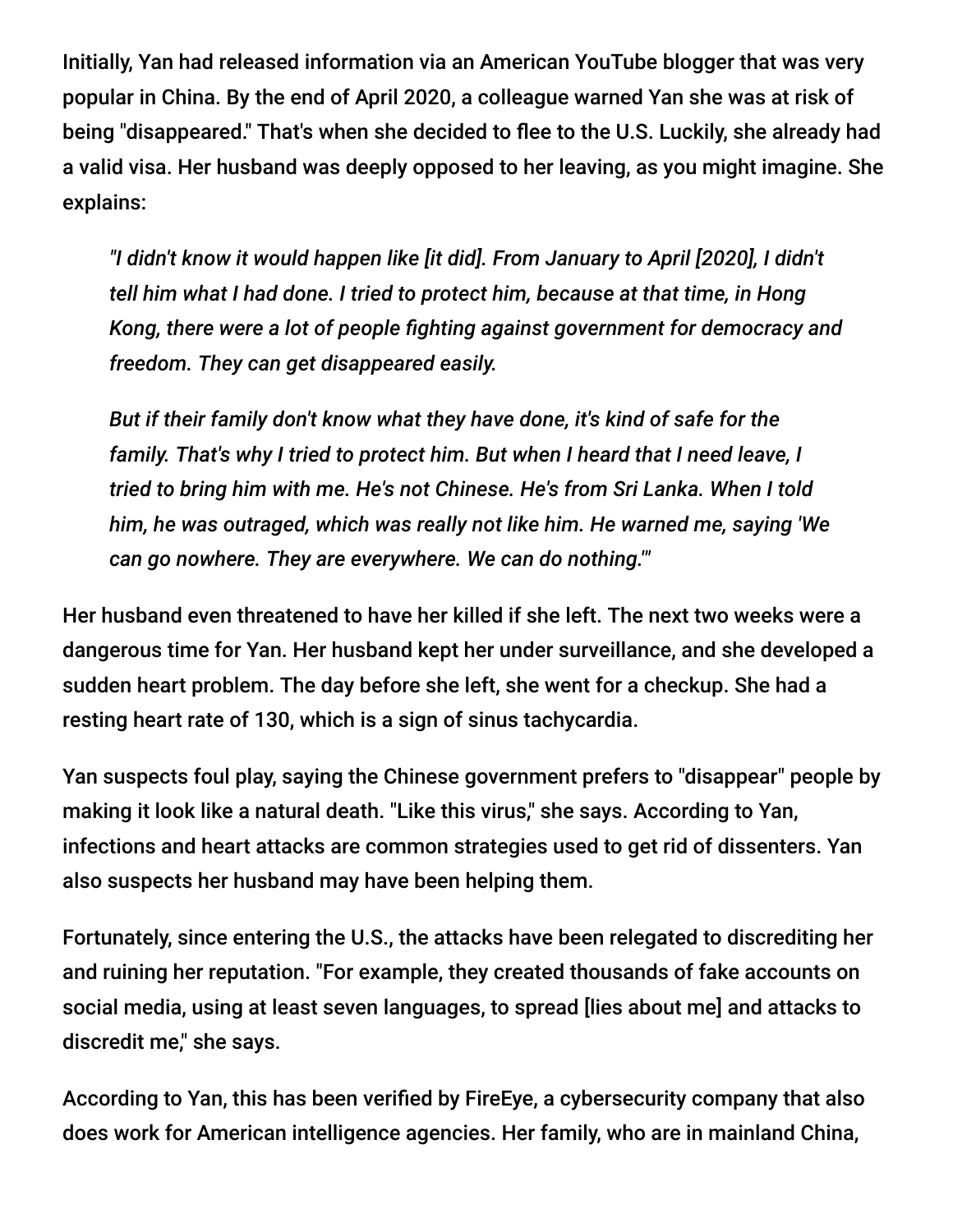friends and even alumni are also under strict surveillance by the Chinese government, she says.

## **Vindication**

While the whole world denied the possibility that SARS-CoV-2 was manmade for over a year, in recent months, the truth has finally entered the mainstream. A number of reporters have wrestled with excuses, trying to justify or explain away their long-held denials.

*"Last year in July, when I was first on Fox News, I told them the WHO and the CCP are corrupted and are in the cover-up together,"* Yan says. *"At that time, it was a bombshell. Now, most people realize [the virus] is not from nature. That is a very good turning, and I keep helping other people to realize the evidence.*

*I explain to them the CCP's style and the evidence. Now, I see that even some mainstream media are starting to talk about the possibility of [it being a] bioweapon. I think it is very encouraging. Because people need to realize that China is using this virus together with their misinformation campaign and propaganda to attack all over the world."*

## Who's Running the Show?

While the Chinese military may be responsible for the physical creation of the virus, there's ample evidence showing the U.S. funded at least some of the research that resulted in this pandemic.

The flow of money from Dr. Anthony Fauci's National Institute of Allergy and Infectious Diseases (NIAID), the EcoHealth Alliance run by Peter Daszak and the Wuhan Institute of Virology (WIV) is well-documented. Ralph Baric, Ph.D., at the University of North Carolina has also conducted research that appears to have been applied to SARS-CoV-2.

The sequence of events is confusing, however, and it's unclear just who is the real string-puller in all of this. When asked what her take is, and who she believes might be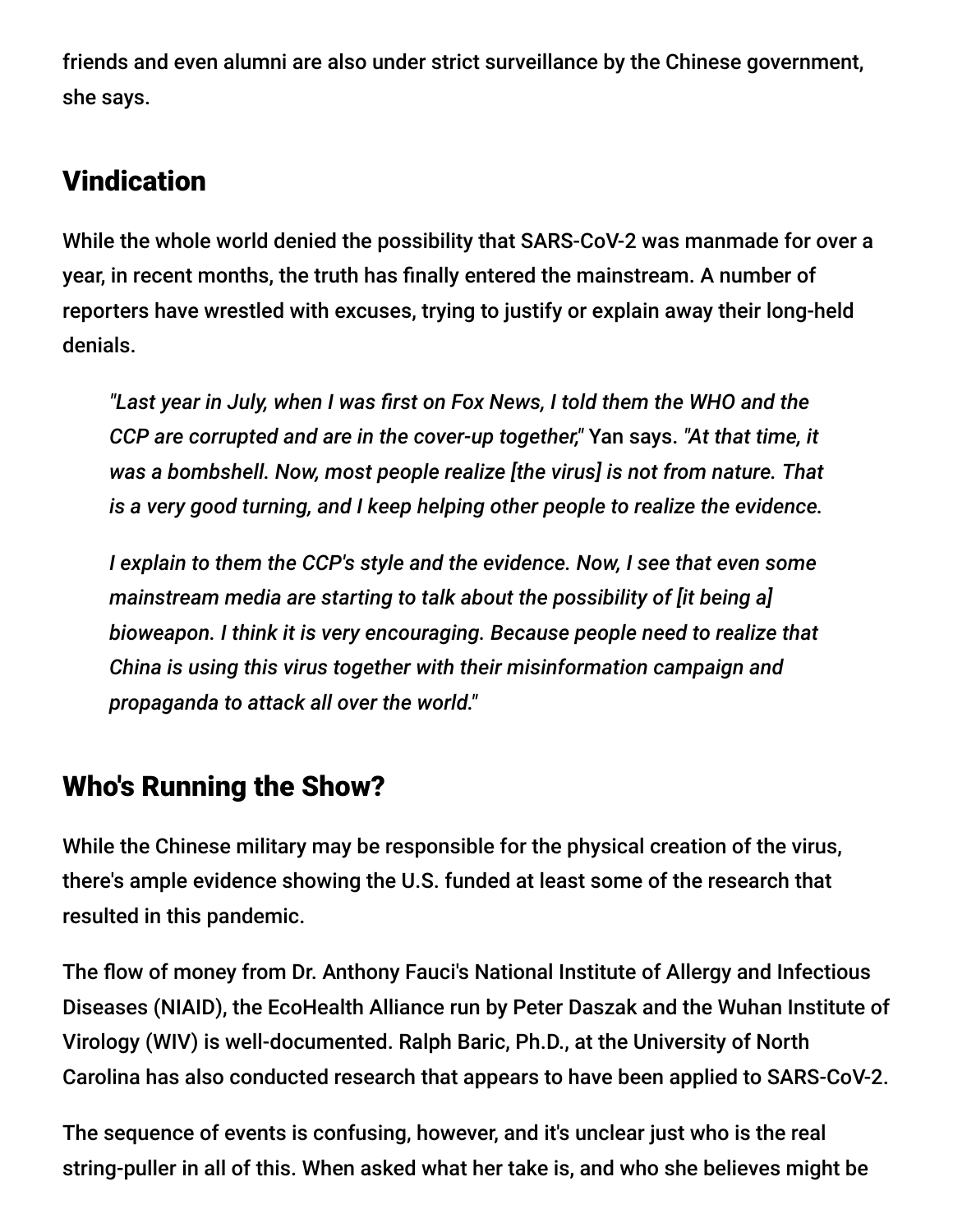running the show, Yan replies that even without American funding, China certainly would still have managed to create this virus.

*"The Chinese Communist Party (CCP) … they are a giant octopus and they have tentacles. The brain is the CCP. Those scientists, especially the military scientists and coronavirus experts [such as] my previous supervisor, Dr. Malik Pieris, they are the ones that had the real evil ideas.*

*They enjoy it, and they want to command this knowledge ... Even China cannot use their tentacles … if they cannot use infiltration to get your money, they will still manage to get your technology and do it in China. That's the key point. The money from American taxpayers, it looks a lot. Yes, it's millions [of dollars]. However, compared to the money donated by the Chinese government, it's just a very small piece …*

*They developed this virus and other things in their unrestricted bioweapons program. They want to destroy Americans' economic and social order, destroy your civilization. [While the virus has attacked worldwide], they always list America as a primary enemy and the biggest problem.*

*So, when they show you this kind of propaganda, through TikTok and other social media [where Chinese citizens] tell you, 'Oh, in China we control the outcome and it's good, and we love our government.' American people will feel, 'Yeah, maybe we should give up our democracy and turn to try communism.' That's all they want to do."*

#### Chinese Data Collection

Since the start of the pandemic, it's been near-impossible to determine how many Chinese have actually been affected. According to Yan, the CCP will only release data that benefits itself.

*"Chinese people all know not to trust any data that comes from our government,"* she says. *"They don't do statistics. They just sit there. Whatever*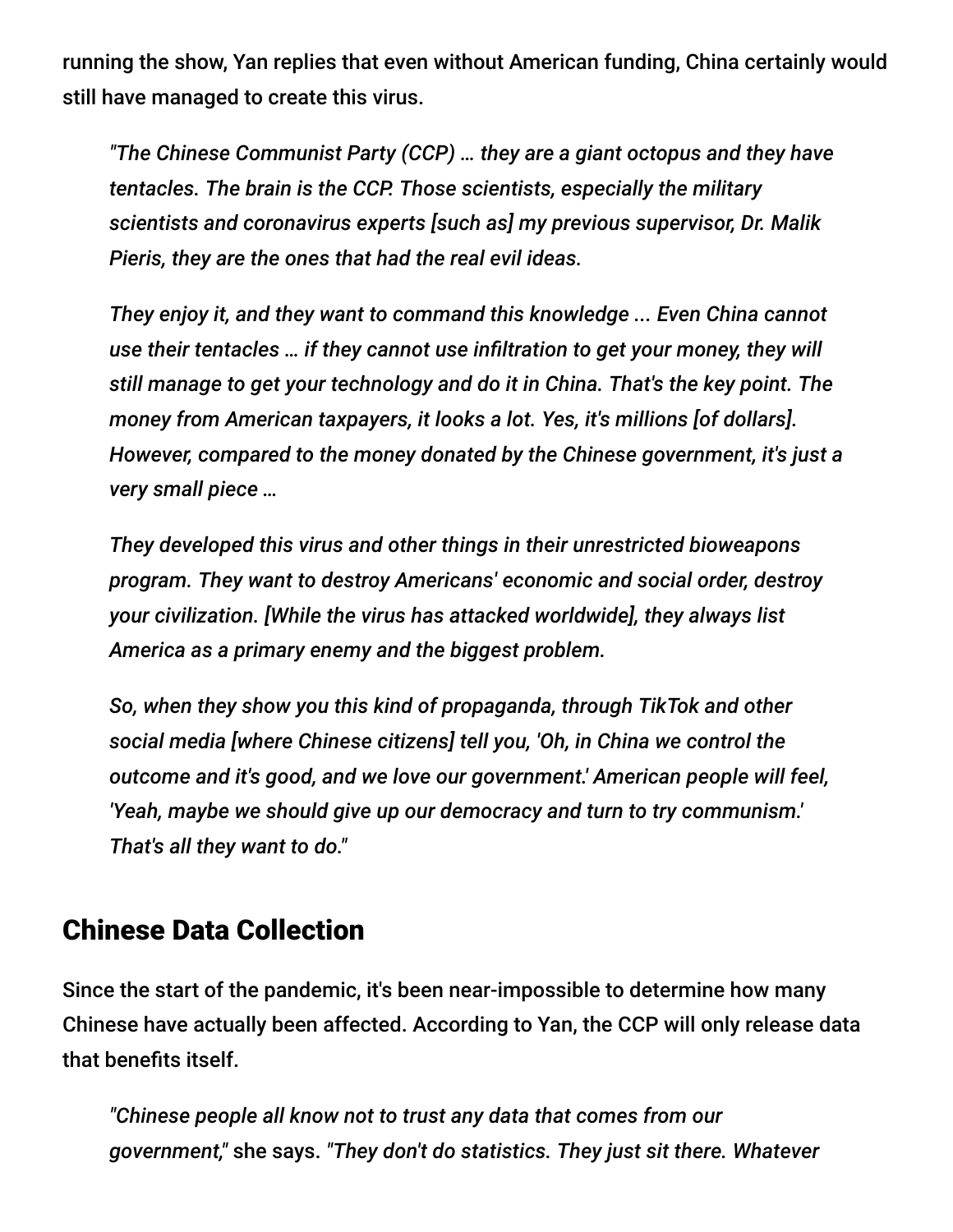*data they want, they write it down. That's how they [produce] data."*

According to Yan, the CCP has been using the converse strategy used in the U.S. and elsewhere. Rather than inflate case numbers, they've been suppressing them. One way they've been doing this is by delaying diagnosis, so deaths are not listed as COVID-19 deaths.

*"It's totally opposite,"* she says. *"For example, in America, once a person has been diagnosed with COVID, even if they later died of some other problem, they still will be [counted] as a COVID case.*

*But in China, they can use a ventilator to make the patient survive until the test comes out negative. They have thousands of ways to handle it. Importantly, they also gave early treatment, including hydroxychloroquine and other drugs."*

According to Yan, military scientists in China have also filed a patent to use hydroxychloroquine to treat COVID-19. "That made them earn the top anti-COVID award by Chairman Xi last year," she says. Hydroxychloroquine is also sold over the counter in China, so it's easy to get a hold of. She believes part of the reason why the death toll in the U.S. has been so high is because hydroxychloroquine was suppressed and censored.

#### Is There a Connection Between the COVID Shots and the CCP?

The COVID-19 pandemic has clearly been capitalized upon by greedy drug companies, and the suppression of early treatment drugs appears to have been an intentional strategy to make the COVID shot  $-$  which is turning out to be extraordinarily hazardous to your health — the only alternative. How does the COVID "vaccine" tie into the theory that SARS-CoV-2 is a CCP bioweapon? Yan says:

*"Definitely there is a clear connection between the vaccine and the CCP's strategies … Some people … try to explain that the vaccine will kill people, and therefore it is another bioweapon. But this is not an accurate reason. First China released the virus they developed in the military labs. This virus doesn't have a*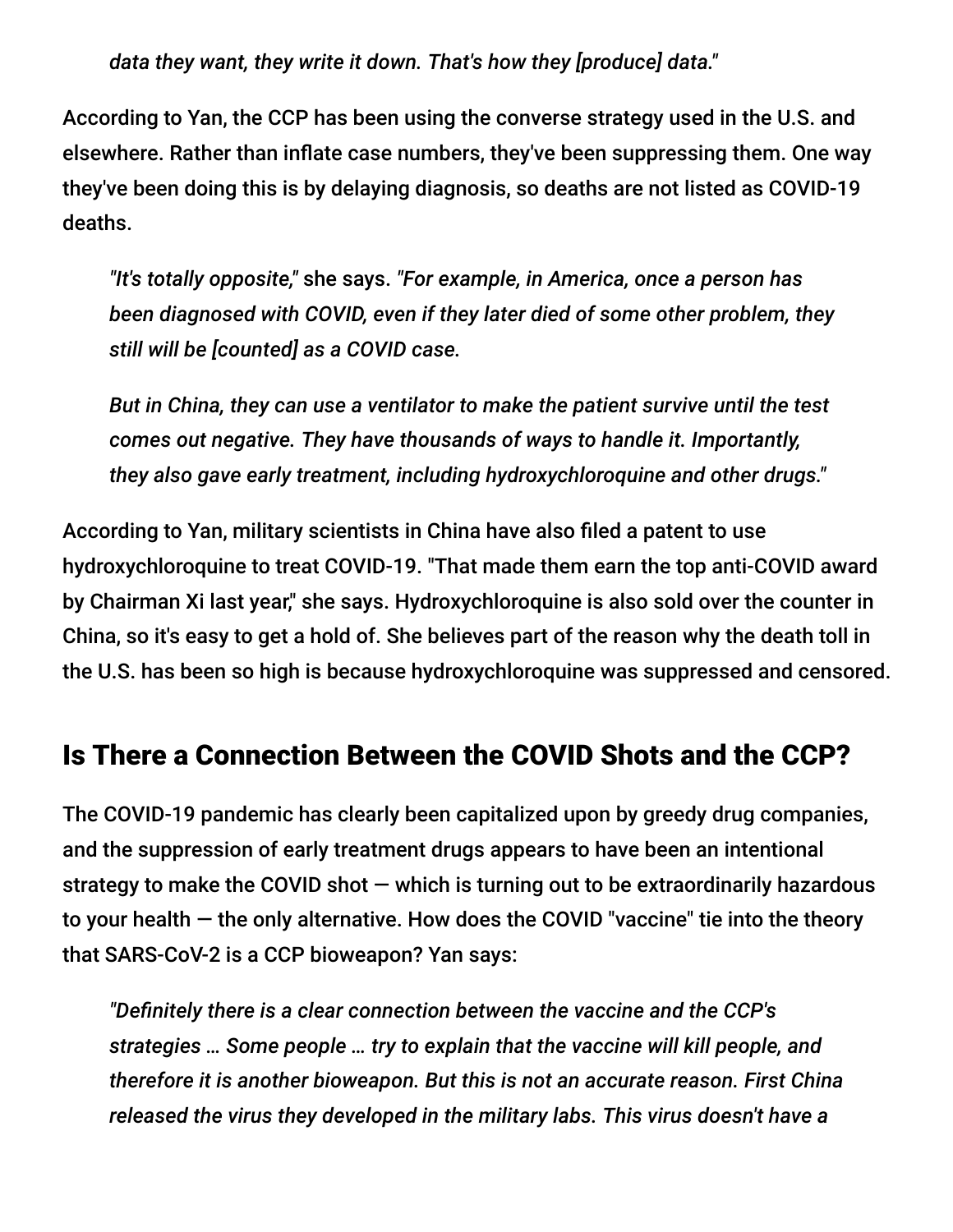*high death rate ... That's why I called it an unrestricted bioweapon. It looks like it's natural occurring.*

*Once you realize something is wrong, they use misinformation and denial to confuse you. So, when China released it — and China controls the scientific community to spread misinformation, and censored [information] to let people believe it's come from nature — what will people do?*

*They will think about drugs, the drugs they already have. The other way is a vaccine, because people are educated to accept a vaccine can end a pandemic.*

*In this case, useful drugs like hydroxychloroquine and ivermectin are so cheap. How could they use this to earn huge profits? The CCP also had a lot of stock shares from Pfizer, Moderna and other big pharmaceutical companies. Check the money they put in … And then big pharmaceutical companies, they all say, 'OK, now we can use this chance to make money.'"*

Clearly, many who support and push the COVID shot know full well that they're bound to cause health problems. Yan herself was asked to work on a COVID vaccine but she declined after looking into the available science. No coronavirus vaccine has ever been released, despite scientists working on it for two decades.

The reason? The vaccines cause too many injuries. They're lethal. Yan did not believe these problems could be overcome for SARS-CoV-2. Peiris himself discovered antibodydependent enhancement during efforts to develop a vaccine against the original SARS virus. Still, when money is being thrown at scientists, they're usually not going to turn it down.

**16 Once you support mandate for two doses, then you<br>have to support for the booster, and then support 60 have to support for the booster, and then support 60 boosters, 199 boosters. It will be endless. And you'll be tied into this [social] credit system you built. ~ Li-Meng Yan"**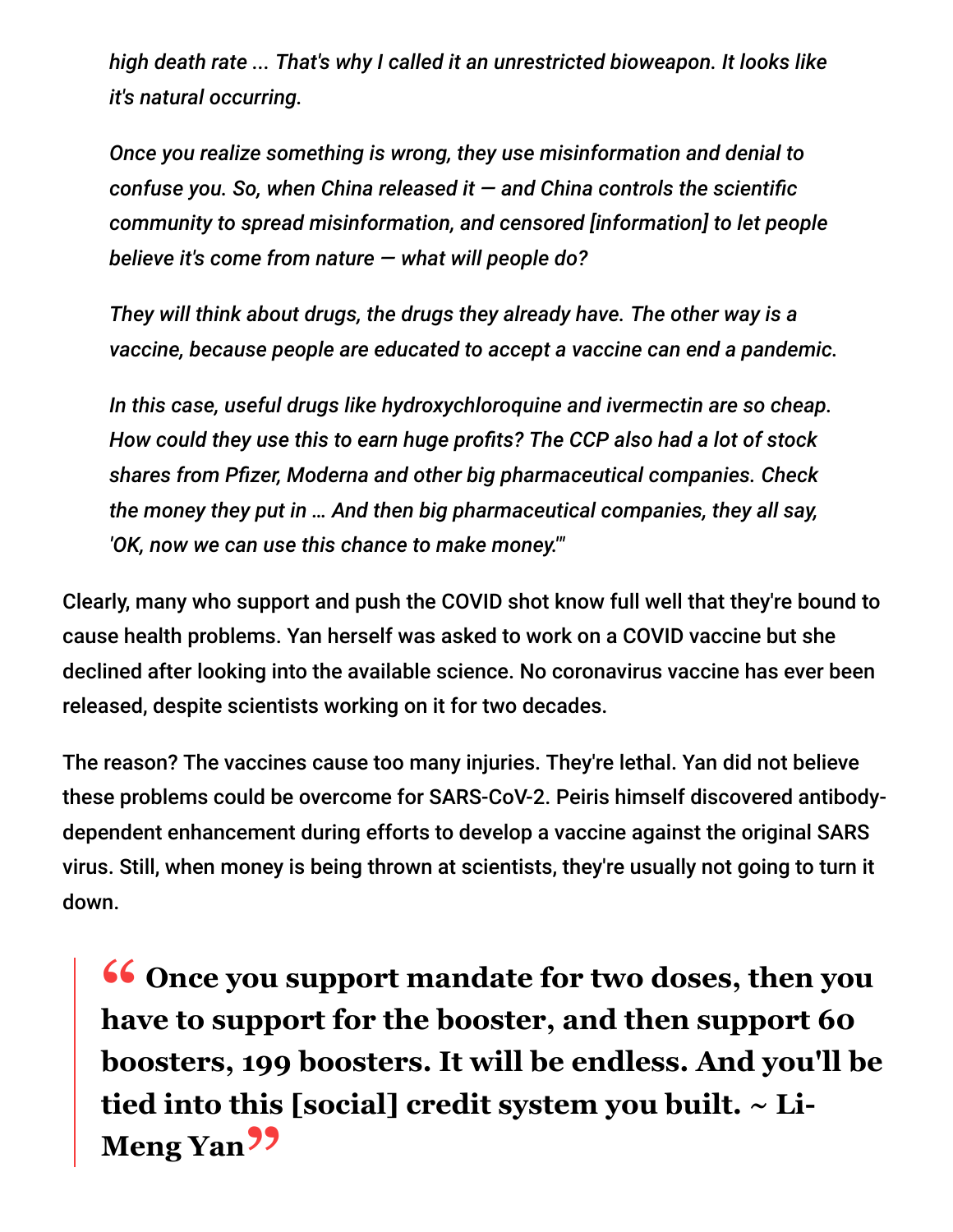#### Vaccine Passports Will Usher in a Social Credit System

Of course, the COVID shots and the vaccine passports also fit into the CCP agenda by making the whole world accept and adopt the CCP's social control system. The vaccine passports are clearly designed to usher in a social credit system like they have in China. And with that, you get 24/7 digital surveillance and an unbelievable amount of control over every single person.

As explained by Yan, in China, the digital surveillance system is so advanced, if your phone GPS shows you were near an infected person, you are automatically ordered into isolation.

What's more, if parents or grandparents fail to get the COVID shot, the family's children are barred from school, even if they got the shot. Every aspect of life is linked together through this system, so a poor social credit score will also have financial ramifications, and will dictate if, where and how you're allowed to travel.

Yan points out that Americans, being unaware of the Chinese surveillance system, don't understand that by agreeing with vaccine mandates and passports, they are saying yes to a total surveillance system that will dictate their entire lives. They're also saying yes to being guinea pigs for an endless stream of questionable vaccines.

*"Once you support mandate for two doses, then you have to support for the booster, and then support 60 boosters, 199 boosters. It [will be] endless,"* she says. *"And you'll be tied into this [social] credit system you built."*

## China Wants World Dominance by 2035

According to Yan, China's goal is to achieve world dominance by 2035. With that aim in mind, they've spent decades developing unrestricted bioweapons. With COVID-19, they're well on their way.

*"They want to use all this to overcome the world, and America is their primary enemy,"* Yan says. *"So we have to stand up for the future, for our next*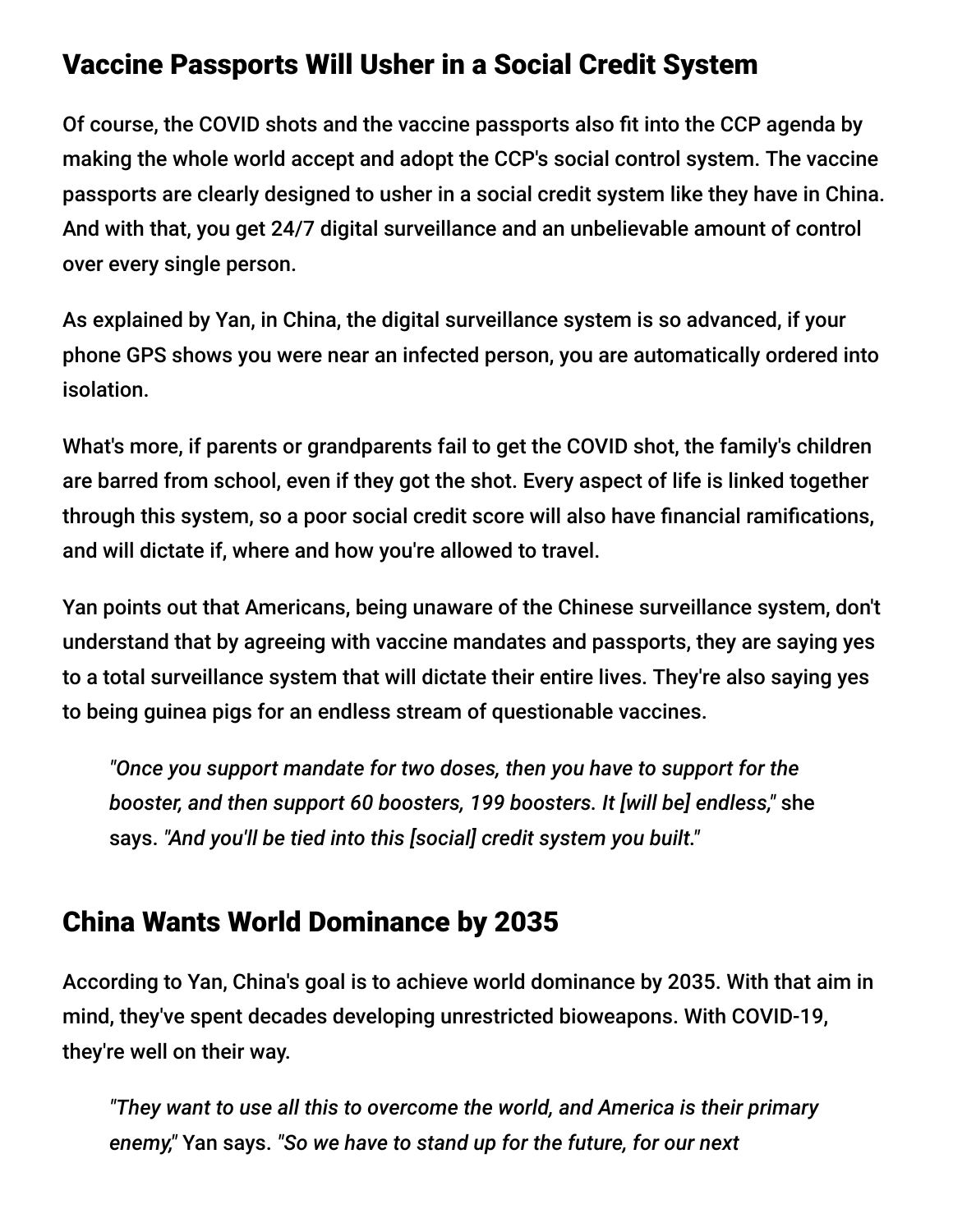*generations. We cannot keep silent. This will be the last chance we have to fight against such communist evil plans, and to save all of us. And, most importantly, we have to all work together to stop the next pandemic or attack that comes out of China …*

*[Just look at] what's happening in Hong Kong now. In two years, from 2019 until now, China destroyed the systems of law, democracy and freedom in Hong Kong. They also enacted national security laws. Basically, they own your privacy. They own your freedom, and you are forced to listen to them.*

*There is no reason they can't do whatever [they want] to you. Basically, you are a slave living in a modern society. No doubt, once China overcomes America, it will be the same here, and maybe worse because they will have other technology at that time."*

When asked what actions Yan believes we need to take to resist and derail this plan, she says:

*"I want Americans to know that, first, adults should realize the evilness of Communism, Maoism, Marxism, no matter what name it changes to … And once you realize that, speak out about it, because they are using propaganda to brainwash people, to brainwash the kids.*

*Also, you must let your policymakers, legislators, know this. I'm a foreigner, but you are an American citizen. You can vote, so you must let them understand the importance and push them to do something. Don't believe the Chinese government and don't give any mercy to the CCP.*

*Also, you have to update your own system. Study the weakness in your whole system, [the weakness that allows them] to divide America. Once you do all these things, hold them accountable and don't let them do more. That's the end of the pandemic."*

You can follow Yan on Twitter for frequent updates and breaking information. Her only authentic Twitter account is **[@Dr.LiMengYan1](https://twitter.com/DrLiMengYAN1/status/1419761931926315008?s=20)**.